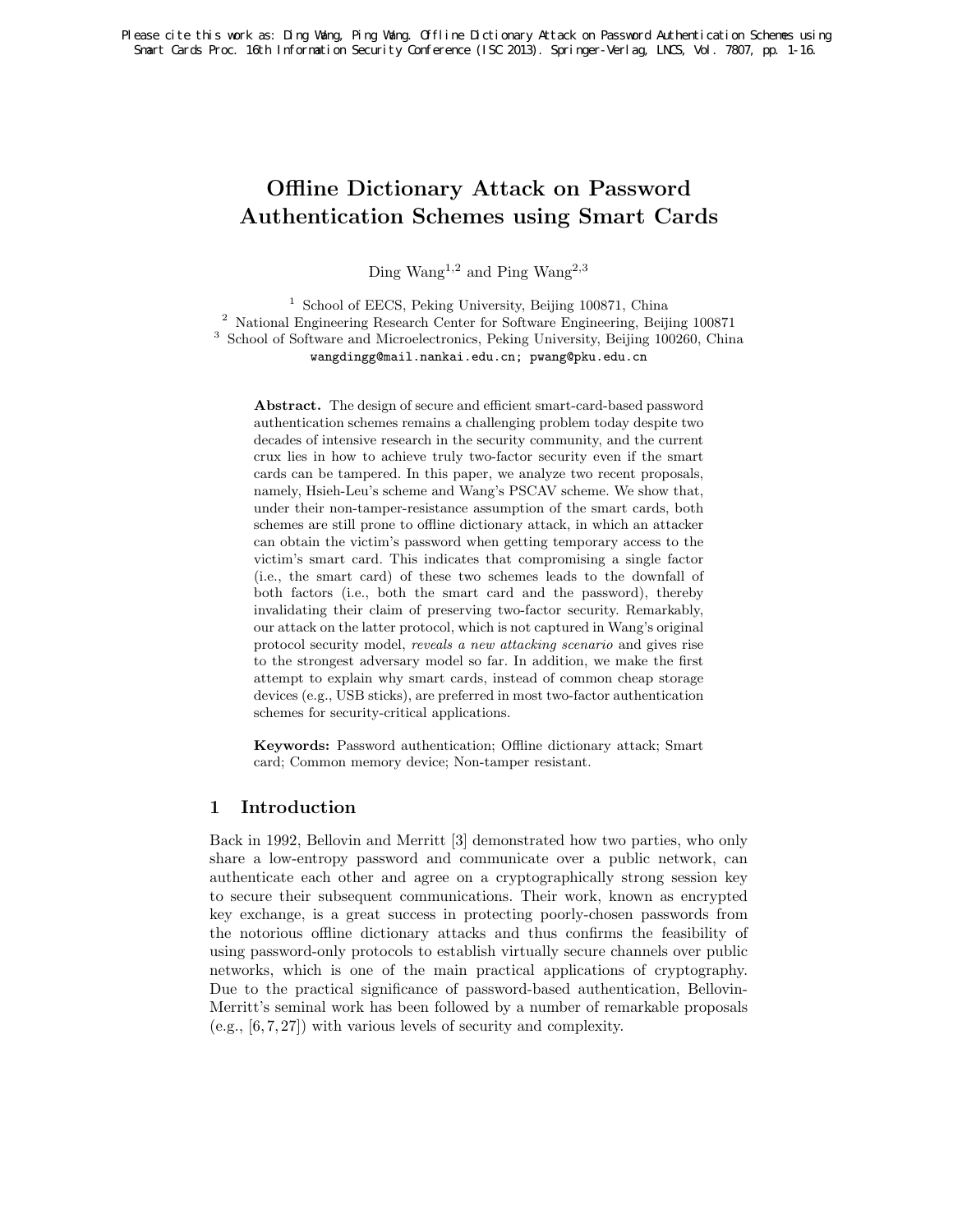While password authentication protocols are well suited to applications with moderate security demands, they are inadequate for use in security-critical applications such as e-banking, e-health and e-government [[8](#page-13-3)]. Since passwordbased protocols generally require the server to store and manage a sensitive password-related file, a compromise of this file will lead to an exposure of the passwords of all the registered users, resulting in the downfall of the entire system. With the prevalence of zero-day attacks [\[4](#page-13-4)], these days it is no news to see the headlines about catastrophic leakages of tens of millions of passwords [[13,](#page-13-5)[16](#page-13-6)]. It is due to this inherent limitation that two-factor authentication schemes<sup>[1](#page-1-0)</sup> are introduced to enhance the systems' security and privacy. Owing to its portability, simplicity and cryptographic capability, smart-card-based password authentication has become one of the most effective, prevalent and promising two-factor authentication mechanisms.

Since Chang and Wu [[9\]](#page-13-7) developed the first smart-card-based password authentication scheme in 1991, there have been ample (in the hundreds) of this type of schemes proposed [[15,](#page-13-8) [20](#page-13-9), [23,](#page-14-1) [26](#page-14-2), [28,](#page-14-3) [31](#page-14-4), [48](#page-15-0), [53,](#page-15-1) [57](#page-15-2), [58\]](#page-15-3). Unfortunately, as stated in [[34,](#page-14-5) [45](#page-15-4)], although there has been no lack of literature, it remains an immature area – all existing schemes are far from ideal and each has been shown to be either insecure or short of important features. For an intuitive grasp, we summarize the "break-fix-break-fix" history of this area in Fig.[1.](#page-0-0) Note that many other important schemes cannot be included here only due to space constraints.



**Fig. 1.** A brief history of smart-card-based password authentication

<span id="page-1-0"></span> $^{\rm 1}$  Note that the terms "protocol" and "scheme" will be used interchangeably thereafter.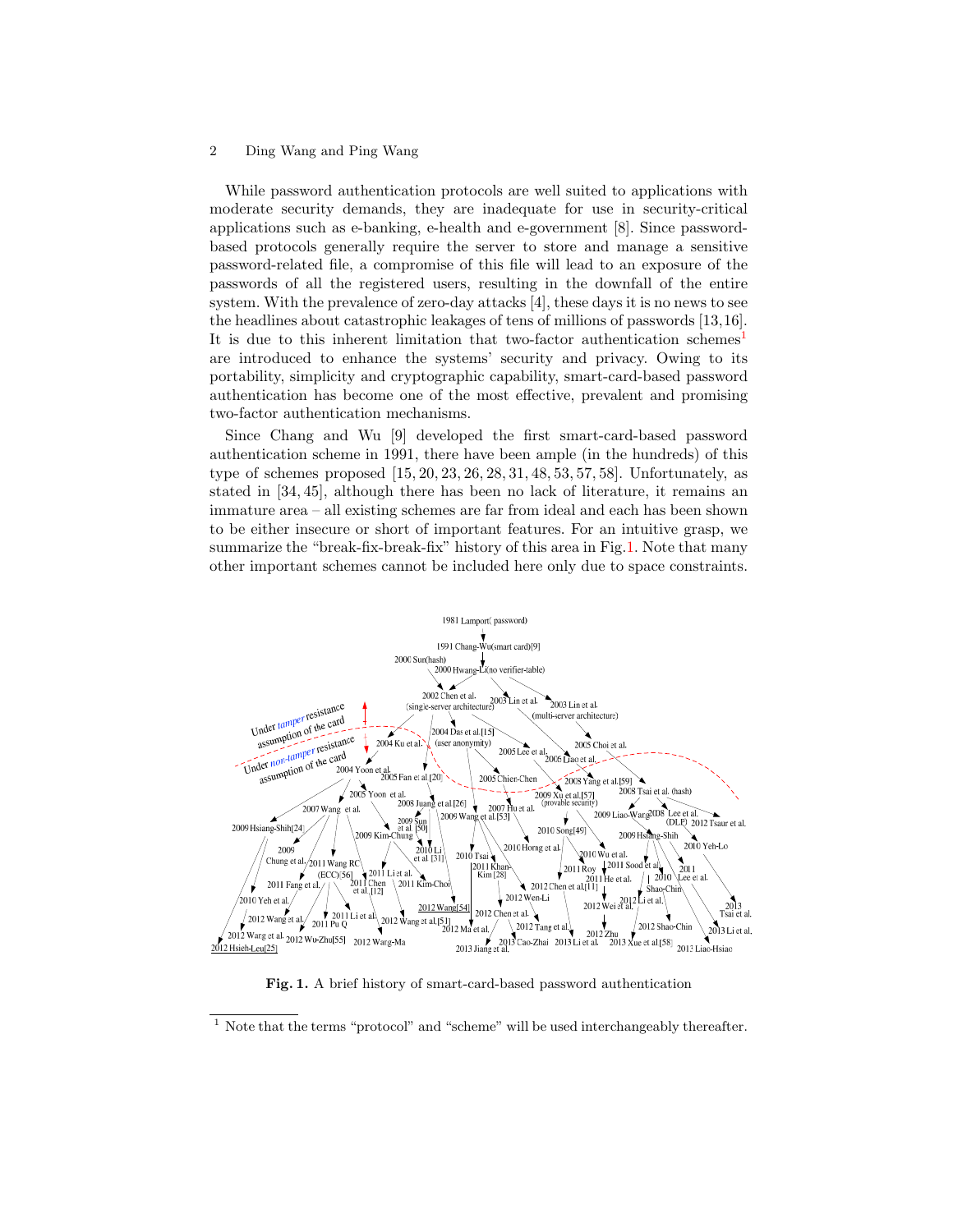**Motivations.** The past thirty years of research on password-only protocols have proved that it is incredibly difficult to get a single-factor protocol right [[43](#page-15-5), [60](#page-15-6)], while the past twenty years of "break-fix-break-fix" cycle of smart-card-based password protocols have manifested designing a two-factor scheme can only be harder [\[33](#page-14-6),[34](#page-14-5),[40\]](#page-14-7). It remains an open problem to construct an efficient and secure two-factor protocol that can meet all the security goals (see Section 2 of [[54\]](#page-15-7)) and preserve all the desirable features such as user anonymity and repairability (see [[34](#page-14-5)] for a comprehensive list of desirable features).

We have analyzed more than one hundred and fifty smart-card-based password protocols and observe that, as with the domain of password-based single-factor authentication, offline dictionary attack is still the most prominent issue in two-factor authentication. This attack against many of previous protocols has emphasized the need for rigorous proofs of security in a formal, well-defined model. On the other hand, the practicality of a formal model largely depends on whether it "accurately captures the realistic capabilities of the adversary" [[17](#page-13-10)]. As stated by Alfred Menezes [[36,](#page-14-8) [37\]](#page-14-9), although many formal security definitions "have an appealing logical elegance and nicely reflect certain notions of security, they fail to take into account many types of attacks and do not provide a comprehensive model of adversarial behavior", and "the old-fashioned cryptanalysis continues to play an important role in establishing confidence in the security of a cryptographic system". All this and the continuous failures in designing a practical two-factor scheme outline the need for exploring the adversarial behaviors and for revealing the underlying subtleties by cryptanalysis.

Recent studies have pointed out that the secret parameters stored in common smart cards can be extracted by side-channel attacks such as power analysis [[29](#page-14-10),[38](#page-14-11),[39](#page-14-12)] or reverse engineering techniques [\[35](#page-14-13),[42\]](#page-14-14). Even though the card manufacturers may have considered the risks of side-channel attacks and provided countermeasures to cope with the problem, how much confidence can one have that these countermeasures residing in the card are still effective after three years of the card production and circulation? Considering this, since 2004 most schemes have preferred to use a non-tamper-resistant smart card (see the arcuate dash line of Fig[.1](#page-0-0)). This brings forth a question: While non-tamper resistance assumption has been made about smart cards (which means the core feature of the smart cards is lost), why not just use cheap memory devices (e.g., USB sticks) instead? As far as we know, little attention has been paid to this interesting (and fundamental) question.

**Our contributions.** This paper examines the security of two recently proposed schemes, namely Hsieh-Leu's scheme [\[25](#page-14-15)] and Wang's PSCAV scheme [[54](#page-15-7)]. These two schemes are the foremost ones and claimed to be secure against various known attacks. However, this work invalidates their claims by demonstrating that, under their assumption of the capabilities of the adversary, both schemes are vulnerable to the offline dictionary attack. This indicates that none of them can achieve the "precious" two-factor security.

Interestingly, our attack on Wang's PSCAV scheme [[54\]](#page-15-7) highlights a new attacking scenario: Firstly, an attacker gets temporary access to the victim's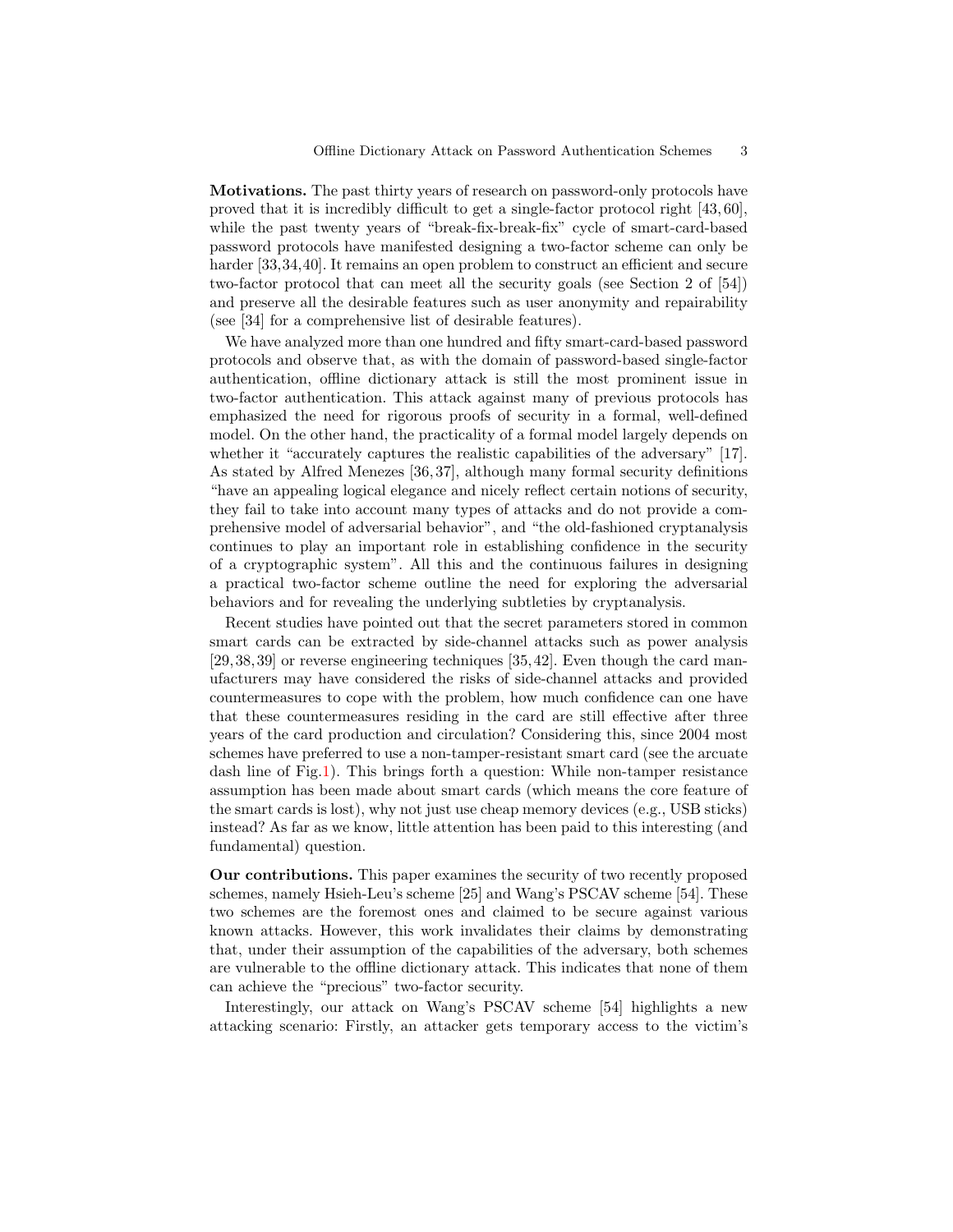smart card and extracts its sensitive data (hereafter we say this card is exposed); Secondly, she returns the exposed card without awareness of the victim; Finally, she performs malicious attacks when the victim uses this exposed card. *This new attacking scenario has already given rise to the strongest adversary model so far* (see the "Returned stolen token" Section of [[61\]](#page-15-8)).

In addition, we take the first step toward giving a plausible explanation to the rather confusing question – why smart cards, instead of common cheap storage devices (e.g., USB sticks and flash-memory cards), are preferred in most twofactor authentication schemes for security-critical applications, even if smart cards can be tampered?

The remainder of this paper is organized as follows: Section [2](#page-3-0) sketches the system architecture and elaborates on the adversary model; Then, Hsieh-Leu's scheme is reviewed and analyzed in Section [3](#page-6-0); In Section [4](#page-9-0), we review Wang's scheme and show its weakness; The conclusion is drawn in Section [5.](#page-12-0)

# <span id="page-3-0"></span>**2 System architecture and adversary models**

## **2.1 System architecture of two-factor authentication**

In this paper, we mainly focus on the most general case of two-factor authentication where the communication parties only involve a single server and a set of users, i.e. the traditional client/server architecture. It is not difficult to see that our results in this paper can be applied to more complex architectures where more than one server are involved, such as the multi-server authentication environments [\[58](#page-15-3)], the mobile network roaming environments [[48](#page-15-0)] and the hierarchical wireless sensor networks [[14\]](#page-13-11).

In this sort of schemes, firstly the user chooses an identity (often as well as a password) and registers at the server; The server returns the user a smart card storing some security parameters. After registration, whenever the user wants to login to the server, she inserts the card into a terminal and enters her password. Then the card constructs a login request and sends it to the server. Upon receiving the request, the server checks its validity and will offer the requested service if the verification holds. Generally, a session key is established for securing the subsequent data communications. More sophisticated schemes also achieves mutual authentication, i.e. the client is also convinced that the server on the other end is authentic. What a truly two-factor protocol can guarantee is that, only the user who is in possession of both the smart card and the corresponding password can pass the verification of the server. This implies that a compromise of either factor will pose no danger to the security of a truly two-factor protocol.

# <span id="page-3-1"></span>**2.2 Adversary models for smart-card-based authentication and for common-memory-based authentication**

In this section, we attempt to take the initial step to justify the use of smart cards rather than common memory devices in security-critical applications. Firstly, we explicitly define the practical capabilities that an attacker may have in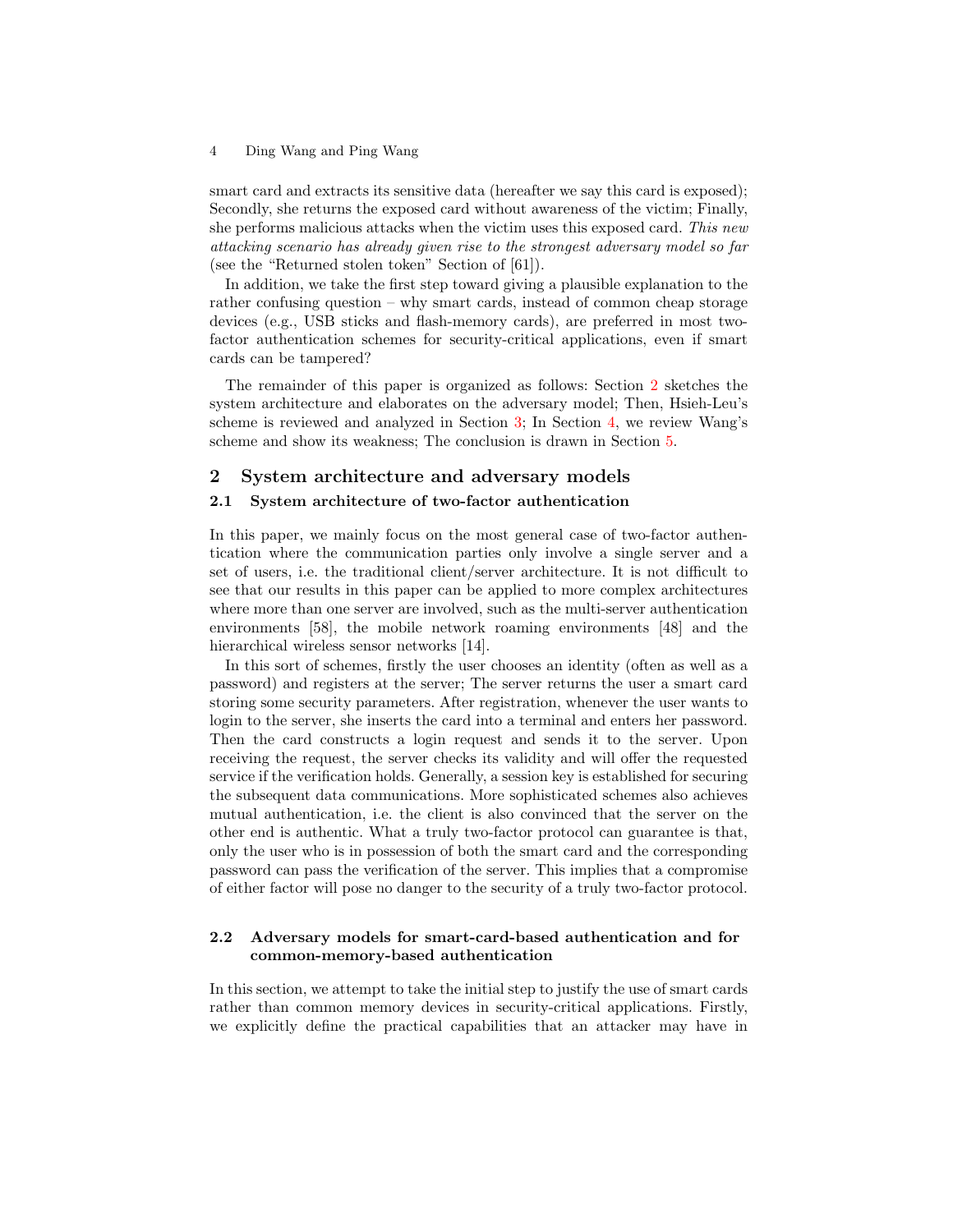the smart-card-based authentication environment and in the memory-devicebased authentication environment, respectively. Then, we investigate into the advantages and disadvantages of these two kinds of authentication.

**Two kinds of mobile devices.** A smart card is an integrated circuit card with a processor for executing applications and a memory, coupled to the processor, for storing multiple applications. This kind of device has been widely used for various security-critical applications ranging from online-banking over digital rights management (DRM) to stream media (e.g., Pay-TV). For example, a HiPerSmart-P9SC648 smart card [[47\]](#page-15-9) from the 32-bit HiPerSmart*TM* family is of the RISC MIPS32 architecture, with a maximum clock speed of 36MHz, a 512 Kbyte Flash, a 142 Kbyte EEPROM and a 16 Kbyte RAM. In the current market, such a smart card is priced at \$3*.*0 *∼* 3*.*5. In contrast, a common USB memory stick is a data storage device that includes the flash memory with an integrated Universal Serial Bus (USB) interface, and the typical cost of an 1 GB USB stick is \$1.3  $\sim$  1.5 [\[21](#page-13-12)]. Since USB memory sticks<sup>[2](#page-4-0)</sup> are not equipped with micro-processors, they cannot execute cryptographic operations as opposed to smart cards, and thus the operations have to be performed on the user terminal (e.g., PCs and PDAs).

As discussed in the previous section, it is prudent and reasonable to take into consideration the side-channel attacks [\[29](#page-14-10), [38,](#page-14-11) [39](#page-14-12), [42](#page-14-14)] when designing a smartcard-based two-factor authentication scheme. In other words, the secret data stored in the card memory are assumed to be extractable when the smart card is in the hands of an attacker. On the other hand, in the past it was just the tamperresistant feature that makes smart cards prevail over other cheap (but nontamper-resistant) memory devices. *Now that smart cards can be tampered, why we do not choose cheap USB memory sticks instead of expensive smart cards?* Or equally, what's the rationale under these propositions [[20,](#page-13-9)[25](#page-14-15),[31](#page-14-4),[50,](#page-15-10)[51,](#page-15-11)[55](#page-15-12),[57](#page-15-2),[59\]](#page-15-13) that endeavor to construct two-factor authentication schemes using non-tamper resistant smart cards rather than memory sticks? To the best of our knowledge, until now, little attention has been given to this question.

**Two kinds of adversary models.** To identify the differences in security provisions offered by two-factor authentication schemes using these two different devices, we need to discuss the realistic capabilities that an attacker may have under these two different authentication environments. On the basis of the studies [[50,](#page-15-10) [54](#page-15-7), [57,](#page-15-2) [59](#page-15-13)], the following assumptions are made on the capabilities of the adversary  $M$  in the smart-card-based environment:

- **S(i)** *M* can fully control the communication channel between the user and the server. In other words, she can inject, modify, block, and delete messages exchanged in the channel at will. This assumption is consistent with the Dolev-Yao model;
- **S(ii)** *M* is able to get access to the smart card and may compromise the user's smart card through side-channel attacks (only) when getting access to the smart card for a relatively long period of time(e.g., a few hours)  $[54,59]$  $[54,59]$  $[54,59]$  $[54,59]$  $[54,59]$ ;

<span id="page-4-0"></span> $2$  Hereafter, we use "USB sticks" and "common memory devices" interchangeably. In this work, we do not consider hybrid devices like Trust Extension Devices [[1\]](#page-12-1).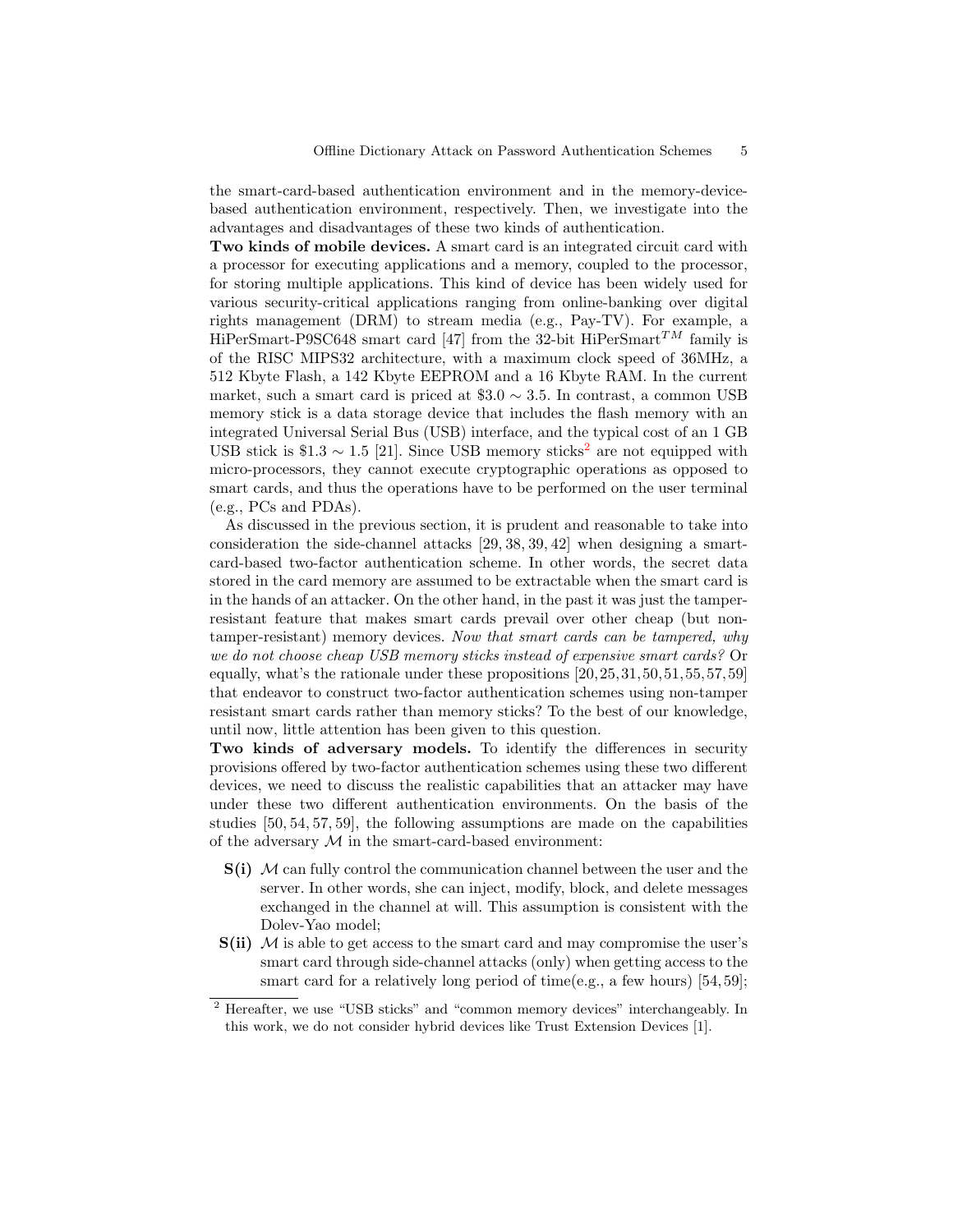- 6 Ding Wang and Ping Wang
- **S(iii)** *M* may comprise the user's password (e.g., by shoulder-surfing or malicious card reader [[19,](#page-13-13) [32\]](#page-14-16)).
- **S(iv)** *M* is *not able to* extract the sensitive information on the smart card while intercepting the victim's password by using a malicious card reader, since the user is on the scene and the time is not sufficient for launching a side-channel attack [\[2](#page-12-2), [54](#page-15-7)];
- $S(v)$  *M* is not allowed to first compromise the user's password (e.g., by shoulder-surfing) and then compromise the smart card [[51,](#page-15-11) [54,](#page-15-7) [57](#page-15-2)]. Otherwise, no scheme can prevent  $M$  from succeeding. More specifically, if *M* has compromised both factors, there is no way to prevent *M* from impersonating the user, since it is these two factors together that precisely identifies the user. This is a trivial case.

The above Assumptions  $S(i) \sim S(v)$  have been made in most recent schemes and their reasonableness is quite evident. For a detailed justification, readers are referred to [\[52](#page-15-14)]. It is worth noting that, Assumptions  $S(ii)$  and  $S(iv)$  together imply that the common non-tamper-resistance assumption made about the smart cards is *conditional*. In particular, it is Assumption  $S(iv)$  that makes it possible for the smart-card-based schemes to be adopted in completely hostile environments, yet most studies  $[11, 20, 25, 28, 51, 57-59]$  $[11, 20, 25, 28, 51, 57-59]$  $[11, 20, 25, 28, 51, 57-59]$  $[11, 20, 25, 28, 51, 57-59]$  $[11, 20, 25, 28, 51, 57-59]$  $[11, 20, 25, 28, 51, 57-59]$  $[11, 20, 25, 28, 51, 57-59]$  $[11, 20, 25, 28, 51, 57-59]$  $[11, 20, 25, 28, 51, 57-59]$  $[11, 20, 25, 28, 51, 57-59]$  $[11, 20, 25, 28, 51, 57-59]$  (except few ones  $[52, 54]$  $[52, 54]$  $[52, 54]$ ) do not make this assumption clear and just implicitly rely on it. Failing to catch this subtlety may cause great misconceptions and lead to curious situations as it did in the works [[10,](#page-13-15) [44,](#page-15-15) [45,](#page-15-4) [59\]](#page-15-13), which will be discussed later in this section.

Regarding USB-stick-based schemes, Assumption *S*(*iv*) will not be valid, because it is not difficult for a malware to copy all the contents in the USB memory stick within only seconds, even if the user appears on the scene. Nevertheless, the other four assumptions do roughly hold for common-memorybased environment:

- **M(i)** *M* can fully control the communication channel between the user and the server. In other words, she can inject, modify, block, and delete messages exchanged in the channel at will. This assumption is consistent with the Dolev-Yao model;
- $M(i)$  *M* is able to compromise the user's memory device through malware within a short time period (e.g., in a few seconds);
- **M(iii)** *M* may comprise the user's password (e.g., by shoulder-surfing or social engineering);
- **M(iv)** *M* is *able to* extract the sensitive data on the memory device while intercepting the password that the user input by using malwares;
- $M(v)$  *M* is not allowed to first compromise the user's password and then compromise the user's memory device. Clearly, if *M* compromises both factors, there is no way to prevent  $M$  from impersonating the user, since these two factors together precisely identify the user. It is a trivial case.

**Justification for using smart cards.** Having examining the differences of adversary models between the smart card scenario and the common memory device scenario, we proceed to look into the rationales underlying the wide use of smart cards rather than common memory devices in two-factor authentication.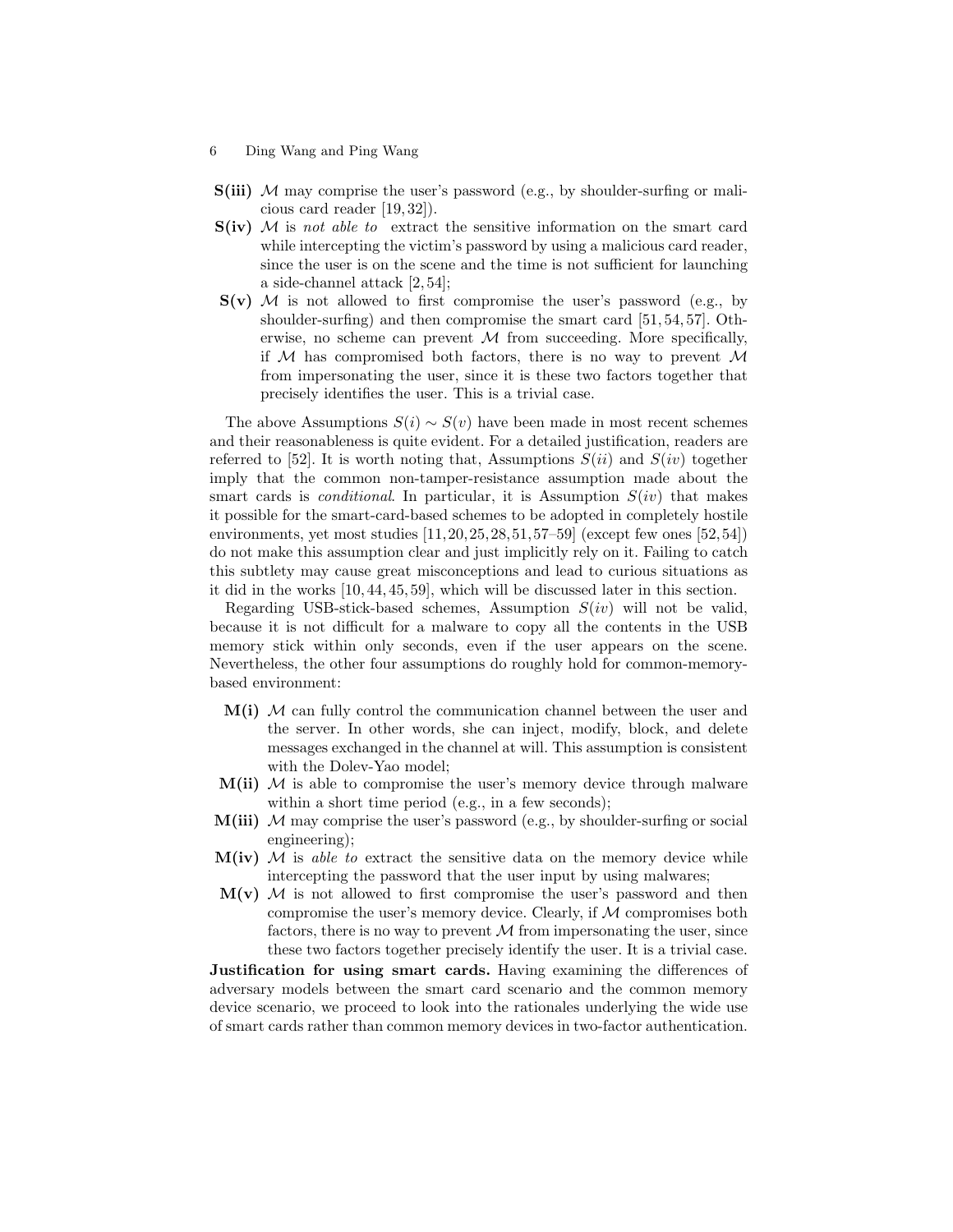Recently, with the popularity of mobile devices, a few studies [\[10](#page-13-15),[44\]](#page-15-15) advocated the use of common memory devices instead of smart cards to construct twofactor schemes, and claimed that their schemes can "enjoy all the advantages of authentication schemes using smart cards" [[44](#page-15-15)]. However, such a claim is a bit optimistic. According to the above adversary model for common-memorydevice environment, such a claim holds only when the scheme is adopted in a trusted user terminal (otherwise, the malicious terminal could just intercept the password and copy the content of the memory device, and with no doubt the attacker is able to impersonate the victim in future). Smart-card-based schemes, in contrast, do not subject to this restriction. For example, under the five assumptions  $S(i) \sim S(v)$ , Wang et al. [\[52](#page-15-14)] manage to construct a smartcard-based scheme with provable security, and this scheme can well operate in a hostile user terminal.

In contrast to the optimistic view of [[10](#page-13-15), [44](#page-15-15)], the work in [\[45](#page-15-4)] pessimistically stated that, if the smart card are assumed to be non-tamper-resistant, then "it is no better than a passive token". Consequently, smart cards are abandoned in their choice and static clonable tokens are in place, and a software-only two-factor scheme is proposed. Obviously, according to our above analysis, such a softwareonly scheme can never achieve the same level of security as compared to smartcard-based schemes. Nevertheless, this scheme may be suitable for applications where costs gain more concerns than security. The authors in [\[59](#page-15-13)] also explicitly advocate that they "do not make assumption on the existence of any special security features supported by the smart-cards" and "simply consider a smartcard to be a memory card with an embedded micro-processor for performing required operations specified in a scheme." It is not difficult to see that, in the light of their statements, their proposed smart-card-based scheme [[59\]](#page-15-13) can never achieve the claimed two-factor security.

In security-critical applications, user terminals are often the targets of attackers and may be infected with viruses, trojans and malwares, only two-factor authentication schemes using smart cards (which is though only conditionally tamper-proof) are suitable for such environments, common-memory-devicebased two-factor schemes *cannot* "enjoy all the advantages of authentication schemes using smart cards". This explicates why most studies adhere to use smart cards rather than common memory devices when designing two-factor schemes (which is made for security-critical applications), even if it is supposed that the data stored in the card memory can be extracted.

## <span id="page-6-0"></span>**3 Cryptanalysis of Hsieh-Leu's scheme**

In 2012, Hsieh and Leu [[25\]](#page-14-15) demonstrated several attacks against Hsiang-Shih's [[24](#page-14-17)] smart-card-based password authentication scheme. To remedy the identified security flaws, they proposed an enhanced version over Hsiang-Shih's scheme [[24\]](#page-14-17) by "exploiting hash functions", and claimed that their improved scheme can withstand offline dictionary attack even if the sensitive parameters are extracted by the adversary. However, as we will show in the following, under their non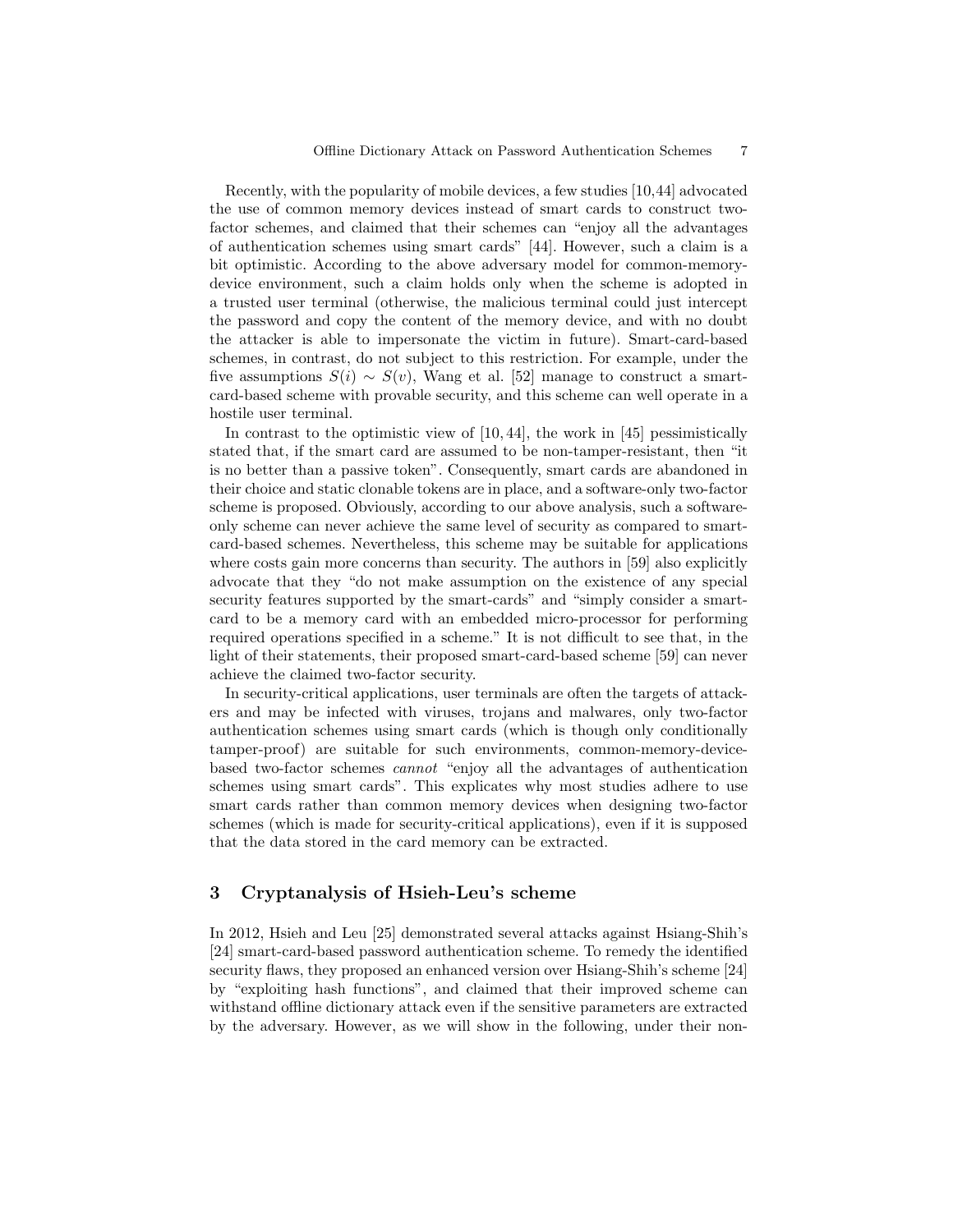tamper-resistance assumption of the smart cards, Hsieh-Leu's scheme is still vulnerable to offline dictionary attack, which is similar to the one that Hsiang-Shih's scheme suffers.

#### **3.1 A brief review of Hsieh-Leu's scheme**

For ease of presentation, we employ some intuitive notations as listed in Table [1](#page-7-0) and will follow the descriptions in Hsieh-Leu's scheme [[25\]](#page-14-15) as closely as possible. This scheme is composed of four phases: registration, login, verification and password change.

| Symbol                | Description                                                         |
|-----------------------|---------------------------------------------------------------------|
| $U_i$                 | $\overline{i^{th}}$ user                                            |
| $\overline{S}$        | remote server                                                       |
| $\mathcal M$          | malicious attacker                                                  |
| $ID_i$                | identity of user $U_i$                                              |
| $PW_i$                | password of user $U_i$                                              |
| $\boldsymbol{x}$      | the secret key of remote server $S$                                 |
| ⊕                     | the bitwise XOR operation                                           |
|                       | the string concatenation operation                                  |
| $h(\cdot)$            | collision free one-way hash function                                |
| $A \rightarrow B : C$ | message $C$ is transferred through a common channel from $A$ to $B$ |
| $A \Rightarrow B : C$ | message C is transferred through a secure channel from A to B       |

<span id="page-7-0"></span>**Table 1.** Notations and abbreviations

**Registration phase** In this phase, the initial registration is different from the re-registration. Since the re-registration process has little relevance with our discussions, it is omitted here. The initial registration is depicted as follows.

1)  $U_i$  chooses a random number *b* and computes  $h(b \oplus PW_i)$ .

2)  $U_i \Rightarrow S: ID_i, h(PW_i), h(b \oplus PW_i).$ 

3) On receiving the login request, in the account database, server *S* creates an entry for  $U_i$  and stores  $n = 0$  in this entry.

4) *S* computes  $EID = (h(ID_i)||n)$ ,  $P = h(EID \oplus x)$ ,  $R = P \oplus h(b \oplus PW_i)$ and  $V = h(h(PW_i) \oplus h(x))$ , and stores *V* in the entry corresponding to  $U_i$ .

5)  $S \Rightarrow U_i$ : a smart card containing R and  $h(\cdot)$ .

6) On receiving the smart card, *U<sup>i</sup>* inputs *b* into his smart card and does not need to remember *b* since then.

**Login phase** When user  $U_i$  wants to login to  $S$ , she inserts her smart card into the card reader and keys her *ID<sup>i</sup>* with *PW<sup>i</sup>* . The smart card performs the following steps:

1) The smart card computes  $C_1 = R \oplus h(b \oplus PW_i)$  and  $C_2 = h(C_1 \oplus T_i)$ , where  $T_i$  denotes  $U_i$ 's current timestamp.

 $2) U_i \rightarrow S : \{ID_i, T_i, C_2\}.$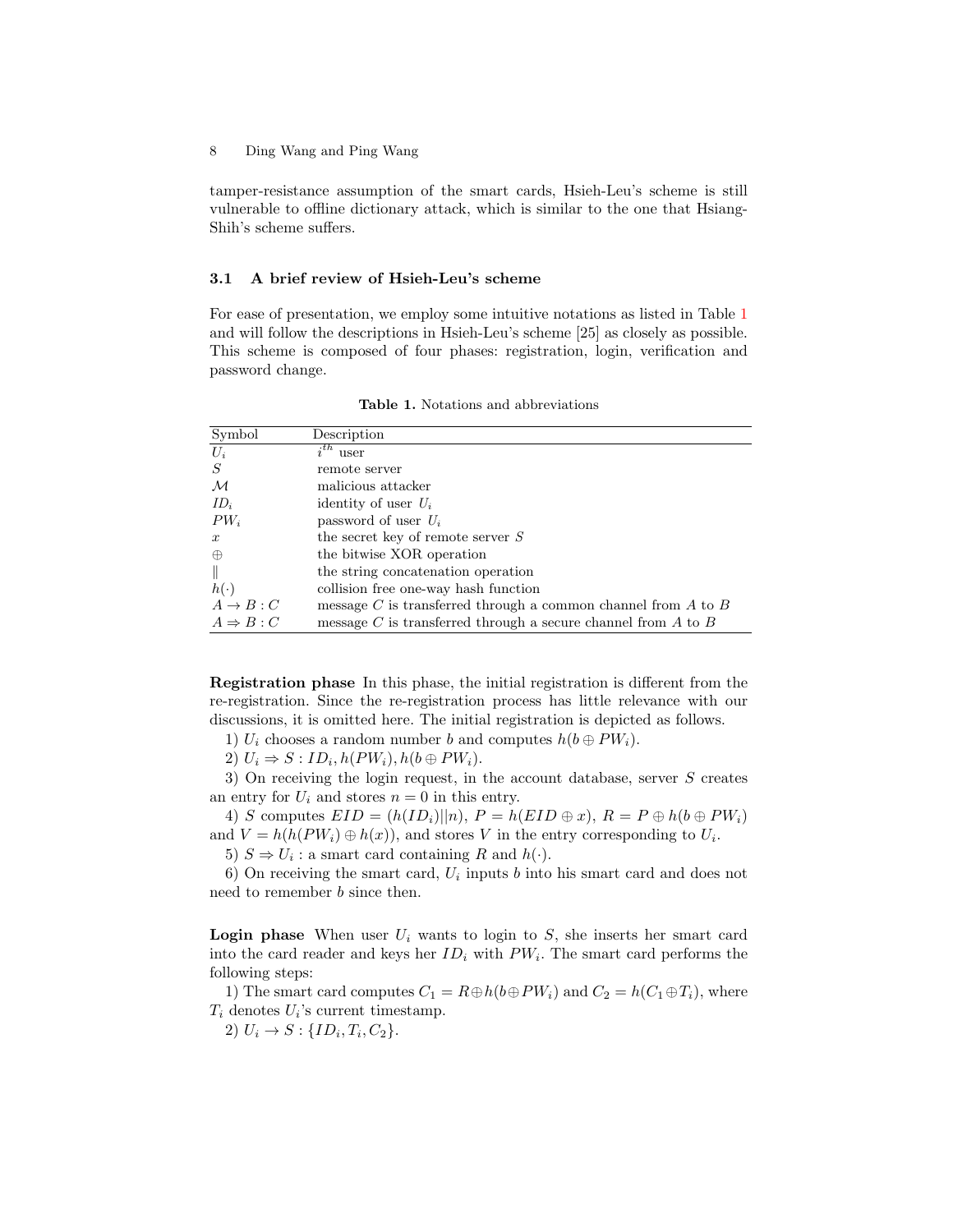**Verification phase** On receiving the login request from  $U_i$ , the remote server *S* and *U<sup>i</sup>* 's smart card perform the following steps:

1) If either  $ID_i$  or  $T_i$  is invalid or  $T_s - T_i \leq 0$ , *S* rejects  $U_i$ 's login request. Otherwise, *S* computes  $C'_2 = h(h(EID \oplus x) \oplus T_i)$ , and compares  $C'_2$  with the received  $C_2$ . If they are equal,  $S$  accepts  $U_i$ 's login request and proceeds to compute  $C_3 = h(h(EID \oplus x) \oplus h(T_s))$ , where  $T_s$  denotes *S*'s current timestamp. Otherwise, *U<sup>i</sup>* 's login request is rejected.

 $2)$   $S \to U$  :  $\{T_s, C_3\}.$ 

3) If either  $T_s$  is invalid or  $T_s = T_i$ ,  $U_i$  terminates the session. Otherwise,  $U_i$ computes  $C'_3 = h(C_1 \oplus h(T_s))$ , and compares the computed  $C'_3$  with the received *C*3. If they are equal, *U<sup>i</sup>* authenticates *S* successfully.

**Password change phase** When  $U_i$  wants to update her password, this phase is employed. Since this phase has little relevance with our discussions, it is omitted.

#### **3.2 Offline dictionary attack**

Offline dictionary attack is the most damaging threat that a practical passwordbased protocol must be able to guard against [[3](#page-13-0), [27\]](#page-14-0). Hsieh and Leu showed that Hsiang-Shih's scheme [\[24](#page-14-17)] is vulnerable to offline dictionary attack once the secret parameters stored in the victim's smart card are revealed by the adversary "by monitoring the power consumption or by analyzing the leaked information".

Now let's see how exactly the same attack could be successfully launched with Hsieh-Leu's own scheme in place. Suppose user  $U_i$ 's smart card is somehow (stolen or picked up) in the possession of an adversary  $M$ , and the parameters *R* and *b* can be revealed using side-channel attacks [[35](#page-14-13),[38](#page-14-11)]. With the previously intercepted authentication transcripts  $\{ID_i, C_2, T_i\}$  from the public channel,  $M$ can obtain  $U_i$ 's password  $PW_i$  as follows:

- *Step* 1. Guesses the value of  $PW_i$  to be  $PW_i^*$  from the dictionary space  $\mathcal{D}_{pw}$ .
- *Step* 2. Computes  $C_1^* = R \oplus h(b \oplus PW_i)$ , where  $R, b$  is extracted from  $U_i$ 's smart card.
- *Step* 3. Computes  $C_2^* = h(C_1^* \oplus T_i)$ , where  $T_i$  is previously intercepted from the public channel.
- *Step* 4. Verifies the correctness of  $PW_i^*$  by checking if the computed  $C_2^*$  is equal to the intercepted  $C_2$ .
- *Step* 5. Repeats Step 1  $\sim$  4 of this procedure until the correct value of  $PW_i$ is found.

Our attack shows that once the smart-card factor is compromised, the corresponding password factor can be offline guessed and hence the entire system collapses. This indicates that Hsieh-Leu's scheme is intrinsically not a two-factor scheme and is as insecure as the original scheme (i.e., Hsiang-Shih's scheme [[24](#page-14-17)]). This also corroborates the "public-key principle" [[33\]](#page-14-6) that, under the non-tamper resistance assumption of the smart cards, only symmetric-key techniques (such as Hash, block cipher) are inherently unable to resist offline dictionary attack.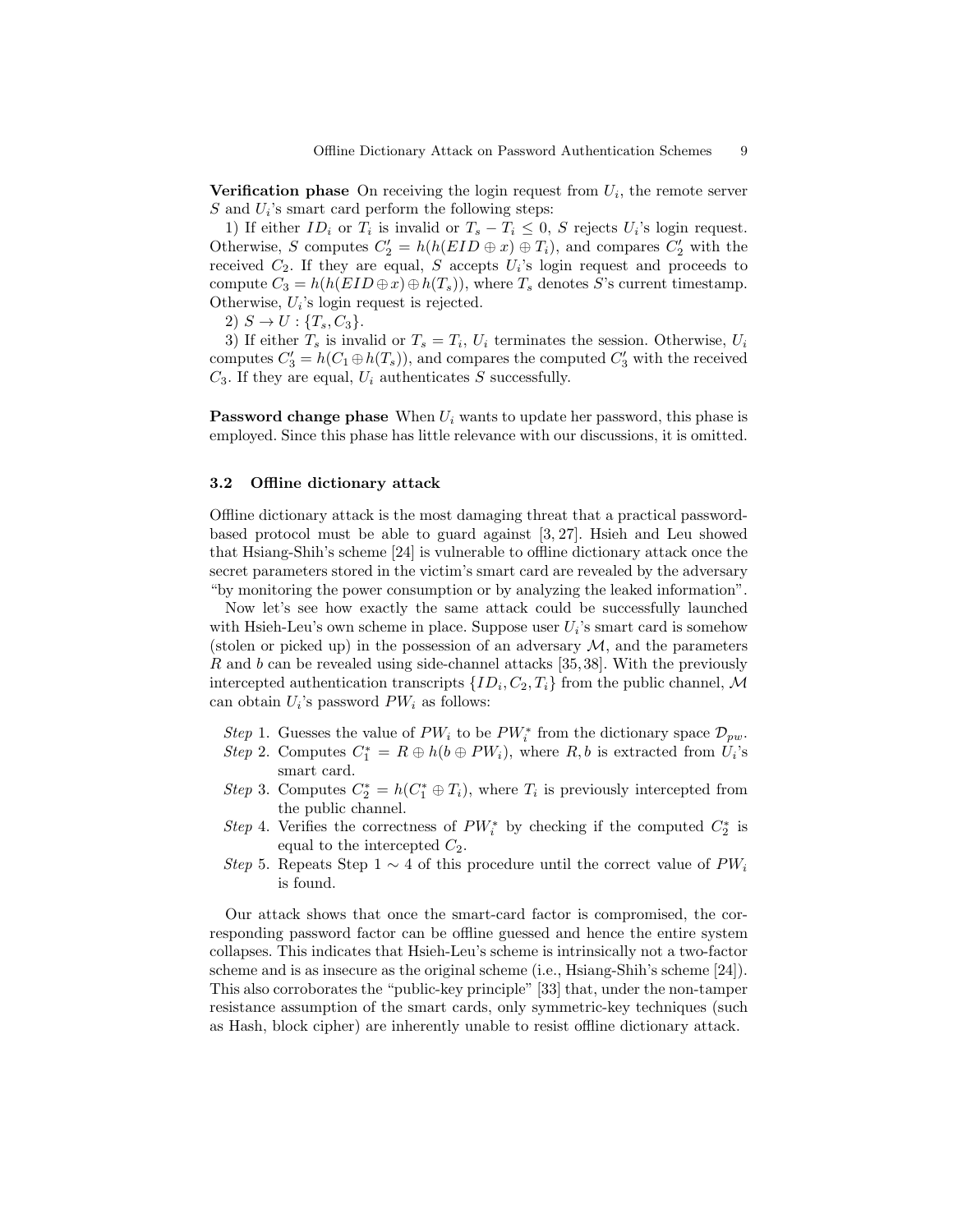Let  $|\mathcal{D}_{pw}|$  denote the number of passwords in  $\mathcal{D}_{pw}$ . The time complexity of the above attack procedure is  $\mathcal{O}(|\mathcal{D}_{pw}| * (2T_H + 3T_X))$ , where  $T_H$  is the running time for Hash function and  $T_X$  the running time for bitwise XOR operation. It is easy to see that, the time for  $M$  to recover  $U_i$ 's password is a linear function of the number of passwords in the password space. And hence our attack is quite effective. For an intuitive grasp of the effectiveness of this attack (and the following attack on PSCAV), we further obtain the running time (see Table [2](#page-9-1)) for the related operations on common Laptop PCs by using the publicly-available, multi-precision integer and rational arithmetic  $C/C++$  library MIRACL [[46](#page-15-16)]. In practice, the password space is very limited, e.g.,  $|\mathcal{D}_{pw}| \leq 10^6$  [[5,](#page-13-16) [18](#page-13-17), [56](#page-15-17)], and it follows that the above attack can be completed in seconds on a common PC.

<span id="page-9-1"></span>**Table 2.** Computation evaluation of related operations on common Laptop PCs

| Experimental Platform Exponentiation Symmetric encryp-Hash operation Other lightweight |             |                                       |               |                       |
|----------------------------------------------------------------------------------------|-------------|---------------------------------------|---------------|-----------------------|
| (common PCs)                                                                           |             | $T_E$ ( n =1024) tion $T_S$ (AES-128) | $T_H$ (SHA-1) | operations(e.g., XOR) |
| $[$ Intel T5870 2.00 GHz                                                               | $10.526$ ms | $2.012$ us                            | $2.437$ us    | $0.011$ us            |
| Intel E5500 2.80 GHz                                                                   | $7.716$ ms  | $0.530$ us                            | $0.756$ us    | $0.009$ us            |
| Intel i5-3210 2.50 GHz                                                                 | $4.390$ ms  | $0.415$ us                            | $1.132$ us    | $0.008$ us            |

The above attack can be generalized as follows: with the security parameters extracted from the smart card and the transcripts intercepted during the previous login session(s), the attacker can repeatedly guess the victim's password via an offline automated program. This attack strategy is not new. Actually, it is the common "Waterloo" of many broken schemes [[11](#page-13-14), [12](#page-13-18),[24](#page-14-17),[28](#page-14-3),[49\]](#page-15-18). This attack scenario (adversary behavior) has been captured in several two-factor security models [\[54](#page-15-7), [55](#page-15-12), [57](#page-15-2)]. Yet, the following attacker is still at large.

# <span id="page-9-0"></span>**4 Cryptanalysis of PSCAV from SEC 2012**

In SEC'12, Wang [[54\]](#page-15-7) observed that the previous papers in this area present attacks on protocols in earlier works and put forward new proposals without proper security justification (let alone a security model to fully identify the practical threats), which constitutes the main cause of the long-standing failure. Accordingly, Wang presented three kinds of security models, namely Type I, II and III. In the Type III model, which is the harshest model, mainly three assumptions are made:

- (1) an adversary  $M$  is allowed to have full control of the communication channel between the user and the server;
- (2) the smart card is assumed to be non-tamper resistant and the user's password may be intercepted by *M* using a malicious smart card reader, but not both;
- (3) there is no counter protection in the smart card, i.e. *M* can issue a large amount of queries to the smart card using a malicious card reader to learn some useful information.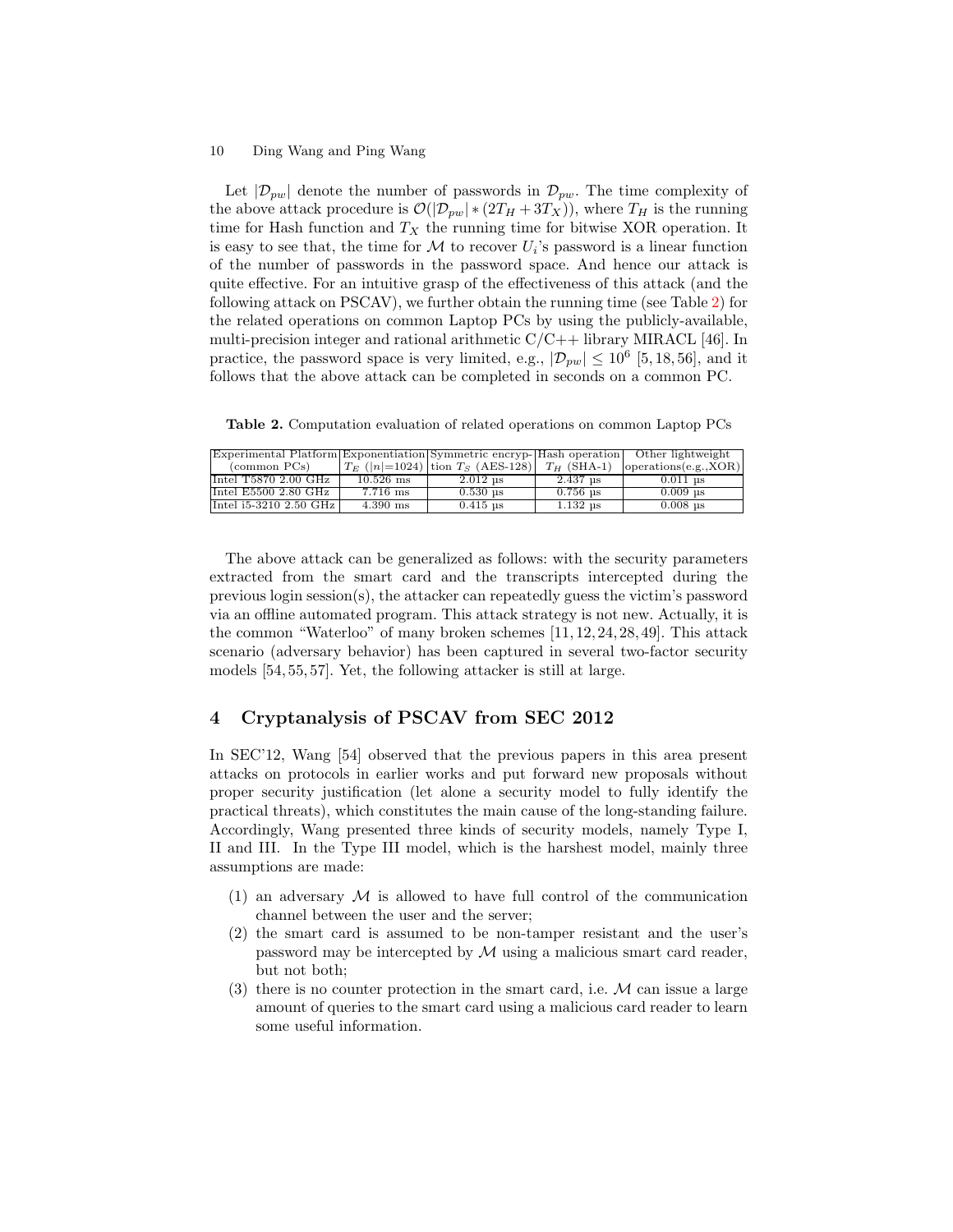Note that, the above Assumption 1 accords with **S(i)**, and Assumption 2 is consistent with **S(ii)***∼***S(v)**(see Sec.[2.2](#page-3-1)). As for Assumption 3, its opposite is implicitly made in most of previous schemes as well as the model introduced in Section [2.2.](#page-3-1) Apparently, a scheme which is secure in Type III shall also be secure in a model only with Assumptions 1 and 2. To the best of our knowledge, the Type III model is the strongest model that has ever been proposed for smartcard-based password authentication so far.

Wang [[54\]](#page-15-7) further proposed four schemes, only two of which, i.e. PSCAb and PSCAV, are claimed to be secure under the Type III model. However, PSCAb requires Weil or Tate pairing operations to defend against offline dictionary attack and may not be suitable for systems where pairing operations are considered to be too expensive or infeasible to implement. Moreover, PSCAb suffers from the well-known key escrow problem and lacks some desirable features such as repairability, user anonymity and local password update. As for PSCAV, in this paper, we will show that it is susceptible to offline dictionary attack under Assumptions 1 and 2 (or equally, **S(i)***∼***S(v)**) plus a new (but realistic) assumption – the attacker can return a victim's exposed card without detection.

## **4.1 A brief review of PSCAV**

In this section, we firstly give a brief review of PSCAV and then present the attack. Here we just follow the original notations in [[54\]](#page-15-7) as closely as possible. Assume that the server has a master secret  $\beta$  ( $\beta$  could be user specific also). For each user (or called client) *C* with identity  $\mathcal C$  and password  $\alpha$ , let the user specific generator be  $g_c = \mathcal{H}(\mathcal{C}, \alpha, \beta)$ , the value  $g_c^{\mathcal{H}_2(\alpha)} (= \mathcal{E}_{\mathcal{H}_2(\alpha)}(g_c)$ , and thus  $g_c =$  $\mathscr{D}_{\mathcal{H}_2(\alpha)}(g_{\mathcal{C}}^{\mathcal{H}_2(\alpha)}))$  is stored in the smart card, w  $\mathcal{L}^{(2)}$  ( $\alpha$ )) is stored in the smart card, where  $\mathcal{H}$  and  $\mathcal{H}_2$  are two independent hash functions, and  $\mathcal{E}/\mathcal{D}$  stand for symmetric encryption/decryption (see Section 3.2 of [\[54](#page-15-7)]). The value  $g_c = \mathcal{H}(\mathcal{C}, \alpha, \beta)$  will be stored in the server's database for this user. The remaining of the protocol runs as follows:

- 1) The card selects random *x*, computes  $g_c = \mathscr{D}_{\mathcal{H}_2(\alpha)}(g_c^{\mathcal{H}_2(\alpha)})$  $\mathcal{C}^{H_2(\alpha)}$  and sends  $R_A = g^x$  to the server;
- 2) Server selects random *y* and sends  $R_A = g_C^y$  to the card;
- 3) The card computes  $u = \mathcal{H}(\mathcal{C}, \mathcal{S}, R_A, R_B)$  and  $sk = g_{\mathcal{C}}^{y(x+u)}$  $\mathcal{C}^{y(x+u)}$ , where *S* is identity string of the server;
- 4) The card sends  $C_{\mathcal{C}} = \mathcal{H}(sk, \mathcal{C}, \mathcal{S}, R_A, R_B, 1)$  to the server;
- 5) After verifying that  $C_{\mathcal{C}}$  is correct, the server computes  $u = H(C, S, R_A, R_B), \, sk = g_C^{y(x+u\alpha)} = (g_C^x)$  $(g_{\mathcal{C}}^{y})^{y} \cdot g_{\mathcal{C}}^{yu\alpha} = (R_A)^{y} \cdot g_{\mathcal{C}}^{yu\alpha}$  $_{\mathcal{C}}^{yu\alpha}$ , and sends  $C_{\mathcal{S}} = \mathcal{H}(sk, \mathcal{S}, \mathcal{C}, R_B, R_A, 2)$  to the card.

The message flows of PSCAV are shown in the Fig.[2.](#page-11-0) Since the session key *sk* is computed with the contribution of the password  $\alpha$  by server *S* in the above Step 5, the password  $\alpha$  (or the parameter  $g_C^{\alpha}$ ) is needed to be known by *S*. However, the original specification in [[54\]](#page-15-7) does not explicitly explain how can the server obtain the user's password  $\alpha$  to compute *sk* in the above Step 5. We assume (suggest)  $g_C^{\alpha}$  is also stored in the server's database, i.e. an entry  $(C, g_C, g_C^{\alpha})$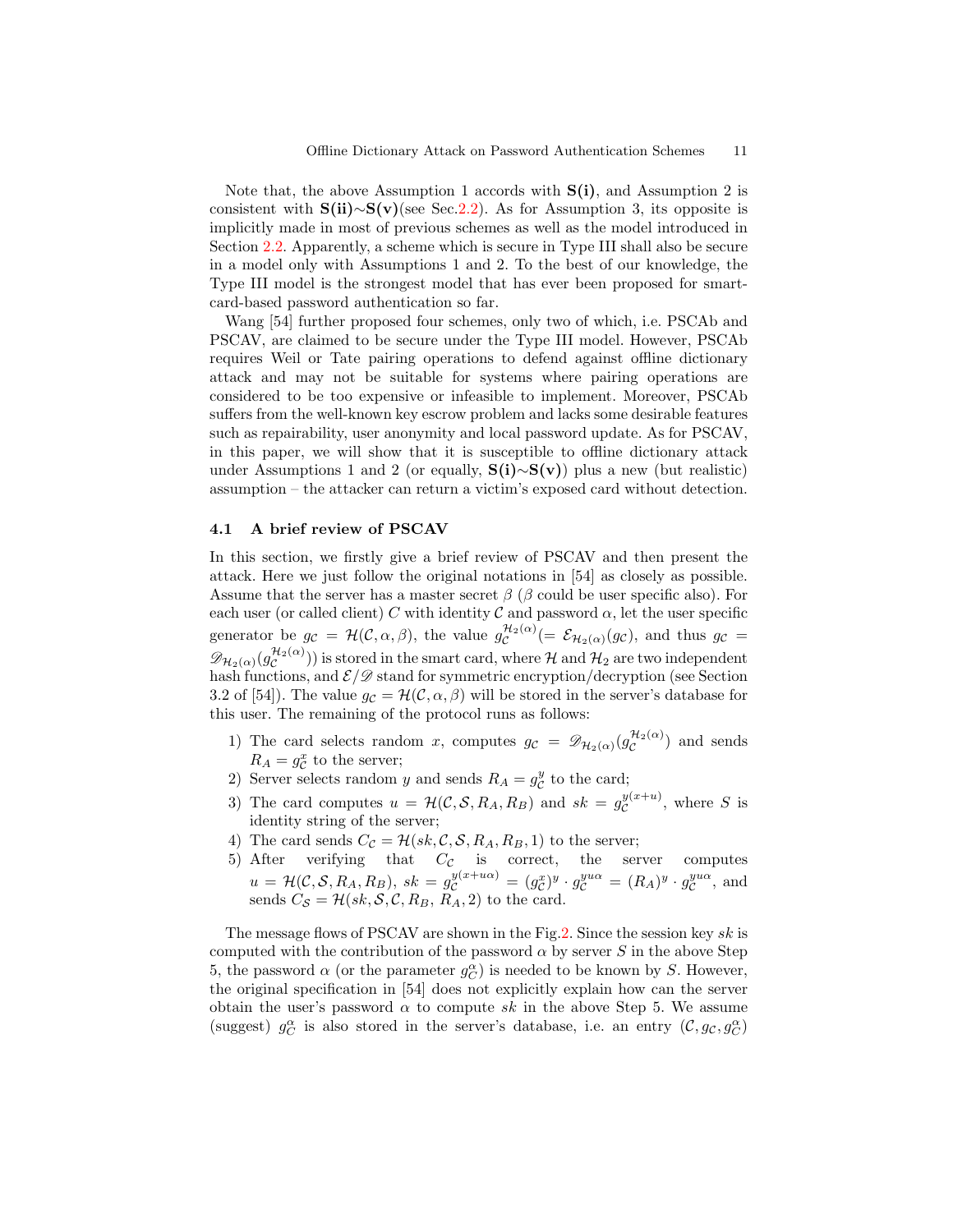corresponding to user  $\mathcal C$  is stored in the server's database.<sup>[3](#page-11-1)</sup> This ambiguity does not affect our security analysis however.



<span id="page-11-0"></span>**Fig. 2.** Message flows of PSCAV

#### <span id="page-11-2"></span>**Fig. 3.** Our attack

## **4.2 Offline dictionary attack**

Suppose an adversary  $M$  has got temporary access to the client  $C$ 's smart card and obtained the stored secret  $g_{\mathcal{C}}^{\mathcal{H}_2(\alpha)}$  $\mathcal{L}^{H_2(\alpha)}$ . Then *M* sends back the card without awareness of the victim *C*. Once *C* uses the exposed smart card, the attacker can impersonate as the server to interact with *C* and to learn *C*'s password. The attack, as summarized in Fig[.3](#page-11-2), can be carried out by  $M$  as follows:

- *Step* 1. On intercepting  $R_A = g_{\mathcal{C}}^x$  $\mathcal{L}^x$  from client *C*, *M* blocks it and sends  $R_B =$  $g_C^{\mathcal{H}_2(\alpha)}$  to the client on behalf of the server, where  $g_C^{\mathcal{H}_2(\alpha)}$ *C* from *C*'s card;  $\mathcal{C}^{H_2(\alpha)}$  is extracted
- *Step* 2. On receiving the response  $C_{\mathcal{C}}$ ,  $\mathcal{M}$  computes  $u = \mathcal{H}(\mathcal{C}, \mathcal{S}, R_A, R_B)$ .
- *Step* 3. Guesses the value of password  $\alpha$  to be  $\alpha^*$  from dictionary  $\mathcal{D}_{pw}$ .
- *Step* 4. Computes  $g_{\mathcal{C}}^* = \mathscr{D}_{\mathcal{H}_2(\alpha^*)} (g_{\mathcal{C}}^{\mathcal{H}_2(\alpha)})$  $\mathcal{C}^{H_2(\alpha)}$ );
- *Step* 5. Computes  $sk^* = g_c^{x\mathcal{H}_2(a^*)}$  $\mathcal{L}^{x\mathcal{H}_2(\alpha^*)}\cdot(g_{\mathcal{C}}^*)^{u\alpha^*\mathcal{H}_2(\alpha^*)}$
- $(g_{\mathcal{C}}^*)^{u \cdot \alpha^* \cdot \mathcal{H}_2(\alpha^*)};$
- *Step* 6. *M* computes  $C^*_{\mathcal{C}} = \mathcal{H}(sk^*, \mathcal{C}, \mathcal{S}, R_A, R_B, 1);$
- *Step* 7. Verifies the correctness of  $\alpha^*$  by checking if the computed  $C_c^*$  is equal to the received  $C_{\mathcal{C}}$ ;
- *Step* 8. Repeats the above Steps 3-8 until the correct value of  $\alpha$  is found.

The time complexity of the above attack is  $\mathcal{O}(|\mathcal{D}_{pw}| * (3T_E + T_S + 3T_H)).$ As the size of the password dictionary, i.e.  $|\mathcal{D}_{pw}|$ , is very limited in practice [[5,](#page-13-16) [18,](#page-13-17) [56](#page-15-17)], e.g.  $|\mathcal{D}_{pw}| \leq 10^6$ , the above attack can be completed in polynomial time. Further considering the experimental timings listed in Table [2](#page-9-1), *M* may recover the password in minutes on a PC by a single run of PSCAV.

Interestingly, our attack on Wang's PSCAV scheme [[54\]](#page-15-7) highlights *a new attacking scenario*: Firstly, an attacker gets temporary access to the victim's card and extracts its security parameters; Secondly, she sends back the exposed card without awareness of the victim; Finally, she performs malicious attacks when the victim uses this exposed card. Note that this attacking scenario is quite realistic. For example, an employee accidentally leaves her bank card on her desk after work, the attacker picks this card and performs the side-channel

<span id="page-11-1"></span><sup>&</sup>lt;sup>3</sup> This ambiguity and our suggested remedy have been confirmed by the author of [\[54](#page-15-7)], and he earns our deep respect for his frankly and quickly acknowledgement.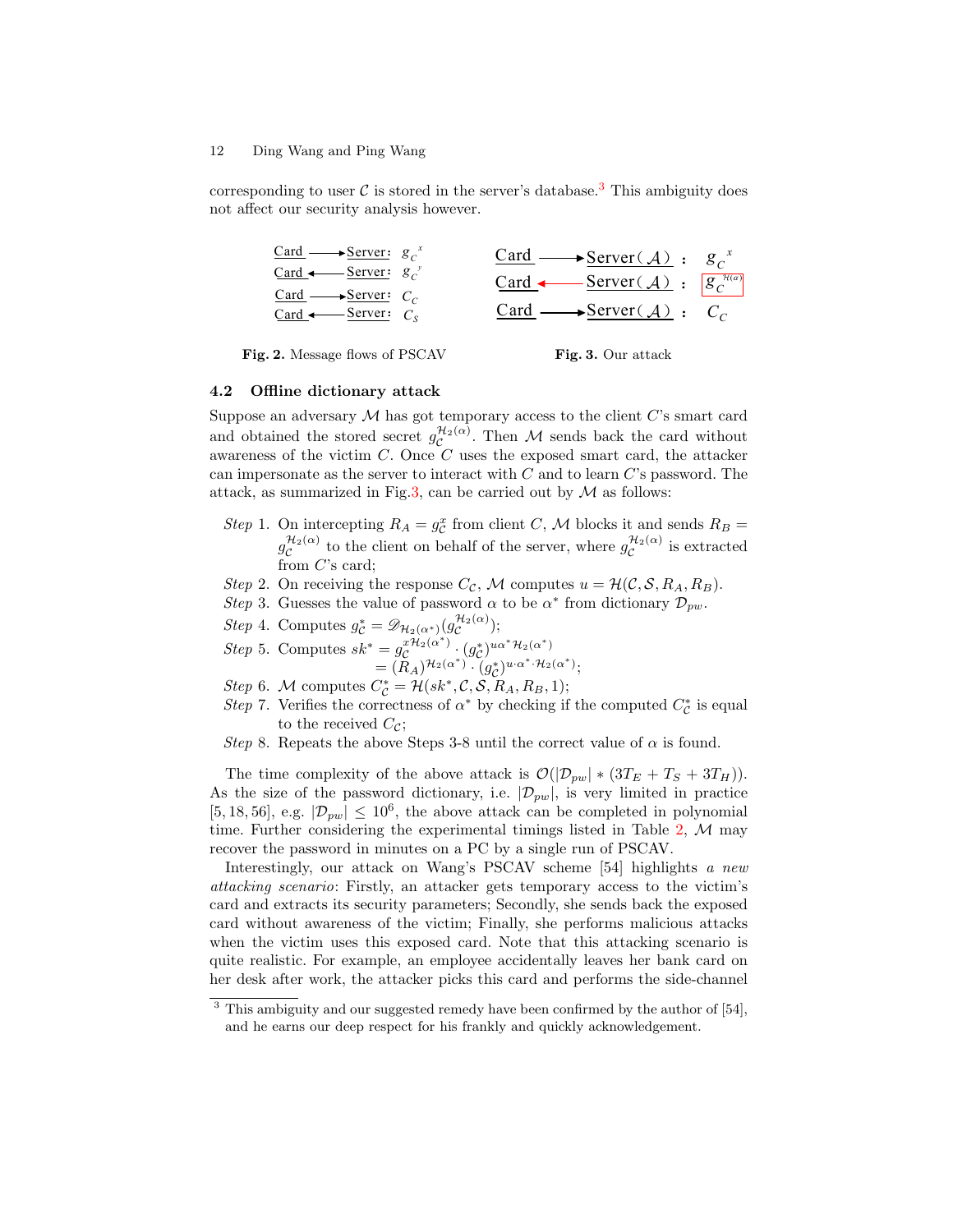attacks herself (or with recourse to professional labs) in the evening and puts it back before the victim comes to work the next morning. The victim will find no abnormality and use this card as usual. Unfortunately, once this card is put to use, the corresponding password may be leaked, while the above procedure well serves to illustrate how the password can be leaked to an attacker. As reported in [\[41](#page-14-18)], "agencies are interested in quickly accessing someone's room, install some bug in the her mobile device and then return it without detection". This also confirms the practicality of our attack.

Wang's PSCAV scheme is secure in their security model yet vulnerable to our new attacking strategy. Since the identified attacking scenario is realistically oriented towards a serious threat, it deserves special attention when defining the underlying security model for smart-card-based password authentication. This once again suggests that, a good security model is not one that denies the capabilities of the attacker but rather one designed to capture the attacker's practical abilities as comprehensively as possible, and the powers not allowed to the attacker are those that would allow her to trivially break any of this type of schemes [[22,](#page-13-19) [30](#page-14-19)]. Fortunately, *our observation has already given rise to the strongest adversary model so far* : Just two weeks ago, a new security model named Type III-r was developed in [\[61](#page-15-8)].

## <span id="page-12-0"></span>**5 Conclusion**

Understanding security pitfalls of cryptographic protocols is the key to both patching existing protocols and designing future schemes. In this paper, we have demonstrated that Hsieh-Leu's scheme and Wang's PSCAV scheme suffer from the offline dictionary attack under two different attacking strategies, which reveals the challenges in constructing a practical authentication scheme with truly two-factor security. Remarkably, our attack on Wang's PSCAV scheme highlights a new realistic attack scenario and thus uncovers a new behavior of the attacker – returning the exposed smart card without awareness of the victim. As for future work, we are considering designing a practical scheme that can survive in the Type III-r model.

**Acknowledgment.** We are grateful to Prof. Yongge Wang from UNC Charlotte, USA, for the constructive discussions and Prof. David Naccache for referring us to [\[41](#page-14-18)]. This research was partially supported by the National Natural Science Foundation of China under No. 61472016.

# **References**

- <span id="page-12-1"></span>1. Asokan, N., Ekberg, J.E., Kostiainen, K.: The untapped potential of trusted execution environments on mobile devices. In: Sadeghi, A.R. (ed.) FC 2013, LNCS, vol. 7859, pp. 293–294. Springer-Verlag (2013), full version available at <http://www.cs.helsinki.fi/group/secures/mobiletee-may28.pdf>
- <span id="page-12-2"></span>2. Barenghi, A., Breveglieri, L., Koren, I., Naccache, D.: Fault injection attacks on cryptographic devices: Theory, practice, and countermeasures. Proceedings of the IEEE 100(11), 3056–3076 (2012)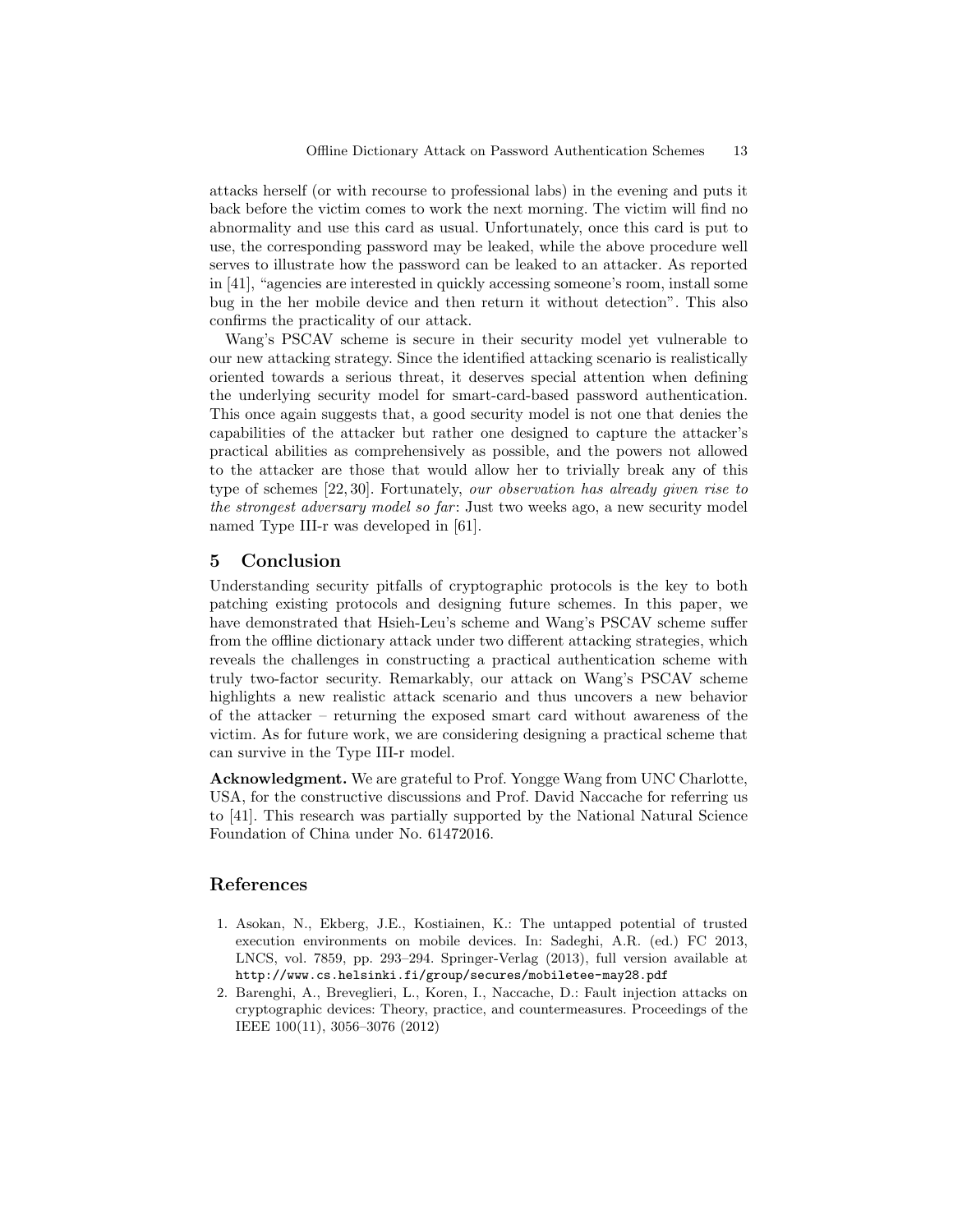- 14 Ding Wang and Ping Wang
- <span id="page-13-0"></span>3. Bellovin, S.M., Merritt, M.: Encrypted key exchange: Password-based protocols secure against dictionary attacks. In: Proc. IEEE S&P 1992. pp. 72–84. IEEE (1992)
- <span id="page-13-4"></span>4. Bilge, L., Dumitras, T.: Before we knew it: an empirical study of zero-day attacks in the real world. In: Proc. ACM CCS 2012. pp. 833–844. ACM (2012)
- <span id="page-13-16"></span>5. Bonneau, J.: The science of guessing: Analyzing an anonymized corpus of 70 million passwords. In: Proc. IEEE S&P 2012. pp. 538–552. IEEE Computer Society (2012)
- <span id="page-13-1"></span>6. Boyd, C., Montague, P., Nguyen, K.: Elliptic curve based password authenticated key exchange protocols. In: Varadharajan, V., Mu, Y. (eds.) Proc. of 28th Australasian Conference on Information Security and Privacy (ACISP 2001), LNCS, vol. 2119, pp. 487–501. Springer-Verlag (2001)
- <span id="page-13-2"></span>7. Bresson, E., Chevassut, O., Pointcheval, D.: New security results on encrypted key exchange. In: Bao, F., Deng, R., Zhou, J. (eds.) PKC 2004, LNCS, vol. 2947, pp. 145–158. Springer-Verlag (2004)
- <span id="page-13-3"></span>8. Burr, W., Dodson, D., Perlner, R., Polk, W., Gupta, S., Nabbus, E.: NIST Special Publication 800-63-1: Electronic authentication guideline. National Institute of Standards and Technology, Gaithersburg, MD (2011)
- <span id="page-13-7"></span>9. Chang, C.C., Wu, T.C.: Remote password authentication with smart cards. IEE Proceedings-Computers and Digital Techniques 138(3), 165–168 (1991)
- <span id="page-13-15"></span>10. Chen, B.L., Kuo, W.C., Wuu, L.C.: A secure password-based remote user authentication scheme without smart cards. Information Technology And Control 41(1), 53–59 (2012)
- <span id="page-13-14"></span>11. Chen, B.L., Kuo, W.C., Wuu, L.C.: Robust smart-card-based remote user password authentication scheme. Int. J. Commun. Syst. 27(2), 377–389 (2014)
- <span id="page-13-18"></span>12. Chen, T.H., Hsiang, H.C., Shih, W.K.: Security enhancement on an improvement on two remote user authentication schemes using smart cards. Future Gener. Comput. Syst. 27(4), 377–380 (2011)
- <span id="page-13-5"></span>13. Constantin, L.: Sony stresses that PSN passwords were hashed (May 2011), online news, Available at [http://news.softpedia.com/news/](http://news.softpedia.com/news/Sony-Stresses-PSN-Passwords-Were-Hashed-198218.shtml) [Sony-Stresses-PSN-Passwords-Were-Hashed-198218.shtml](http://news.softpedia.com/news/Sony-Stresses-PSN-Passwords-Were-Hashed-198218.shtml)
- <span id="page-13-11"></span>14. Das, M.L.: Two-factor user authentication in wireless sensor networks. IEEE Transactions on Wireless Communications 8(3), 1086–1090 (2009)
- <span id="page-13-8"></span>15. Das, M., Saxena, A., Gulati, V.: A dynamic id-based remote user authentication scheme. IEEE Transactions on Consumer Electronics 50(2), 629–631 (2004)
- <span id="page-13-6"></span>16. Dazzlepod Inc.: CSDN cleartext passwords (Mar 2013), online news, Available at <http://dazzlepod.com/csdn/>
- <span id="page-13-10"></span>17. Degabriele, J.P., Paterson, K., Watson, G.: Provable security in the real world. IEEE Security & Privacy 9(3), 33–41 (2011)
- <span id="page-13-17"></span>18. Dell'Amico, M., Michiardi, P., Roudier, Y.: Password strength: an empirical analysis. In: Proc. INFOCOM 2010. pp. 1–9. IEEE (2010)
- <span id="page-13-13"></span>19. Drimer, S., Murdoch, S.J., Anderson, R.: Thinking inside the box: system-level failures of tamper proofing. In: Proc. IEEE S&P 2008. pp. 281–295. IEEE (2008)
- <span id="page-13-9"></span>20. Fan, C., Chan, Y., Zhang, Z.: Robust remote authentication scheme with smart cards. Computers & Security 24(8), 619–628 (2005)
- <span id="page-13-12"></span>21. Focus Technology Co., Ltd.: Prices for 1GB Usb Flash Drive (April 2013), [http://www.made-in-china.com/products-search/hot-china-products/1gb\\_](http://www.made-in-china.com/products-search/hot-china-products/1gb_Usb_Flash_Drive.html) [Usb\\_Flash\\_Drive.html](http://www.made-in-china.com/products-search/hot-china-products/1gb_Usb_Flash_Drive.html)
- <span id="page-13-19"></span>22. Hao, F.: On robust key agreement based on public key authentication. In: Sion, R. (ed.) FC 2010, LNCS, vol. 6052, pp. 383–390. Springer Berlin / Heidelberg (2010)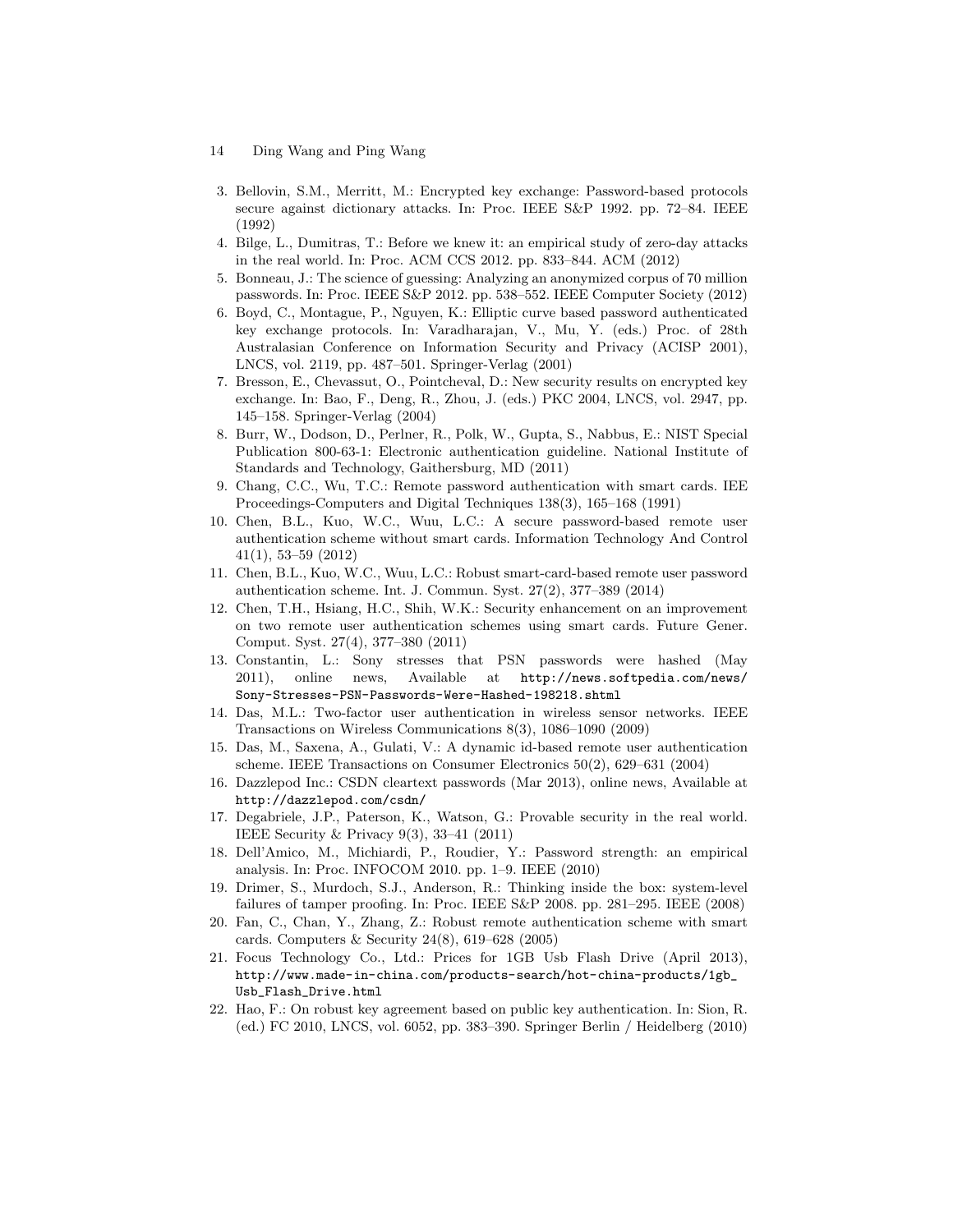- <span id="page-14-1"></span>23. He, D., Ma, M., Zhang, Y., Chen, C., Bu, J.: A strong user authentication scheme with smart cards for wireless communications. Computer Communications 34(3), 367–374 (2011)
- <span id="page-14-17"></span>24. Hsiang, H., Shih, W.: Weaknesses and improvements of the yoon-ryu-yoo remote user authentication scheme using smart cards. Computer Communications  $32(4)$ , 649–652 (2009)
- <span id="page-14-15"></span>25. Hsieh, W., Leu, J.: Exploiting hash functions to intensify the remote user authentication scheme. Computers & Security 31(6), 791–798 (2012)
- <span id="page-14-2"></span>26. Juang, W.S., Chen, S.T., Liaw, H.T.: Robust and efficient password-authenticated key agreement using smart cards. IEEE Transactions on Industrial Electronics 55(6), 2551–2556 (2008)
- <span id="page-14-0"></span>27. Katz, J., Ostrovsky, R., Yung, M.: Efficient and secure authenticated key exchange using weak passwords. Journal of the ACM 57(1), 1–41 (2009)
- <span id="page-14-3"></span>28. Khan, M., Kim, S.: Cryptanalysis and security enhancement of a more efficient & secure dynamic id-based remote user authentication scheme'. Comput. Commun. 34(3), 305–309 (2011)
- <span id="page-14-10"></span>29. Kim, T.H., Kim, C., Park, I.: Side channel analysis attacks using am demodulation on commercial smart cards with seed. J. Syst. Soft. 85(12), 2899 – 2908 (2012)
- <span id="page-14-19"></span>30. Krawczyk, H.: HMQV: A high-performance secure diffie-hellman protocol. In: Shoup, V. (ed.) CRYPTO 2005, LNCS, vol. 3621, pp. 546–566. Springer (2005)
- <span id="page-14-4"></span>31. Li, X., Qiu, W., Zheng, D., Chen, K., Li, J.: Anonymity enhancement on robust and efficient password-authenticated key agreement using smart cards. IEEE Trans. Ind. Electron. 57(2), 793–800 (2010)
- <span id="page-14-16"></span>32. Long, J.: No tech hacking: A guide to social engineering, dumpster diving, and shoulder surfing. Syngress (2011)
- <span id="page-14-6"></span>33. Ma, C.G., Wang, D., Zhao, S.: Security flaws in two improved remote user authentication schemes using smart cards. Int. J. Commun. Syst. 27(10), 2215– 2227 (2014)
- <span id="page-14-5"></span>34. Madhusudhan, R., Mittal, R.: Dynamic id-based remote user password authentication schemes using smart cards: A review. Journal of Network and Computer Applications 35(4), 1235–1248 (2012)
- <span id="page-14-13"></span>35. Mangard, S., Oswald, E., Popp, T.: Power analysis attacks: Revealing the secrets of smart cards. Springer-Verlag (2007)
- <span id="page-14-8"></span>36. Menezes, A.: Another look at HMQV. Journal of Mathematical Cryptology 1(1), 47–64 (2007)
- <span id="page-14-9"></span>37. Menezes, A.: Another look at provable security. In: Pointcheval, D., Johansson, T. (eds.) EUROCRYPT 2012, LNCS, vol. 7237, pp. 8–8. Springer-Verlag (2012), availe at <http://www.cs.bris.ac.uk/eurocrypt2012/Program/Weds/Menezes.pdf>
- <span id="page-14-11"></span>38. Messerges, T.S., Dabbish, E.A., Sloan, R.H.: Examining smart-card security under the threat of power analysis attacks. IEEE Trans. Comput. 51(5), 541–552 (2002)
- <span id="page-14-12"></span>39. Moradi, A., Barenghi, A., Kasper, T., Paar, C.: On the vulnerability of FPGA bitstream encryption against power analysis attacks: extracting keys from xilinx Virtex-II FPGAs. In: Proc. ACM CCS 2011. pp. 111–124. ACM (2011)
- <span id="page-14-7"></span>40. Murdoch, S.J., Drimer, S., Anderson, R., Bond, M.: Chip and pin is broken. In: Proc. IEEE Security & Privacy 2010. pp. 433–446. IEEE Computer Society (2010)
- <span id="page-14-18"></span>41. Naccache, D.: National security, forensics and mobile communications. In: Won, D., Kim, S. (eds.) ICISC 2005, LNCS, vol. 3935, p. 1. Springer-Verlag (2005)
- <span id="page-14-14"></span>42. Nohl, K., Evans, D., Starbug, S., Plötz, H.: Reverse-engineering a cryptographic rfid tag. In: Proc. USENIX Security 2008. pp. 185–193. USENIX Association (2008)